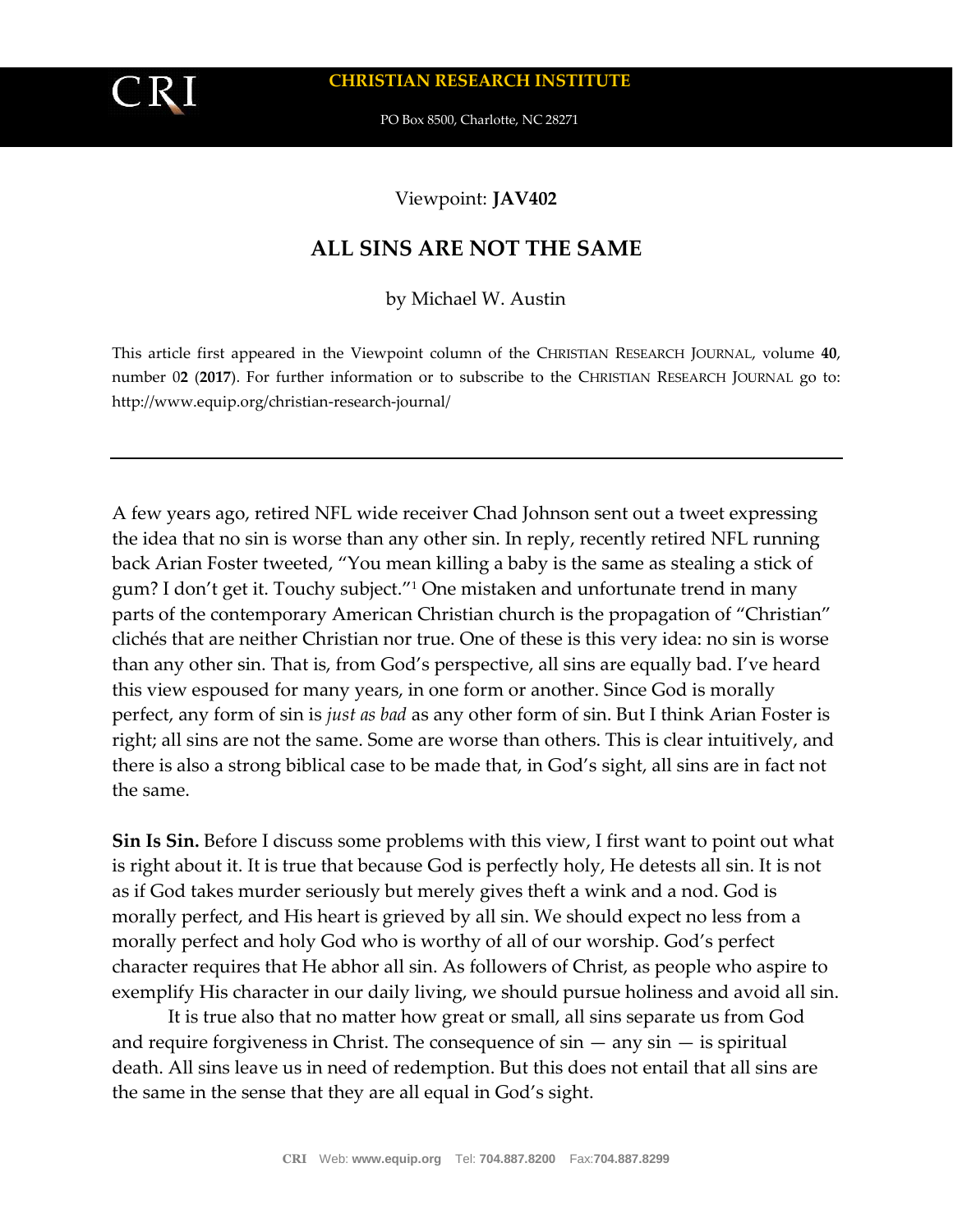I believe that when many claim that all sins are equal in God's sight, they have in mind the fact that God is perfect and grieved by all sin, or that all sin results in spiritual death. However, it is important to distinguish between these claims. God is perfect, sin separates us from Him, but all sins are not equal in His sight.

Consider what it means to accept the view that all sins are equal in God's sight. It is intuitively clear that there are degrees of wrongdoing, and the claim that murder and stealing a pack of gum are morally equivalent actions is absurd for many reasons. For instance, the level of harm is vastly different in each case, and harm can be used as one criterion for evaluating the morality of an action. If someone steals a pack of gum from me, that's not good, but I'm not dead, and I can enjoy the many other blessings of God that I retain. In addition, the right to life is a fundamental right. It is the most important right we possess. It is much more important than property rights. One reason that the right to life is more important than property rights is that human life has greater value than whatever property we possess. In light of this, murder is a morally worse act than theft of a piece of gum. The two actions are not morally equivalent. All sins are not the same in God's sight.

**Size of Sin.** There is a strong biblical case to be made against the claim that all sins are the same in God's sight. Consider the words of Jesus, from Matthew 23:23–24: "Woe to you, teachers of the law and Pharisees, you hypocrites! You give a tenth of your spices — mint, dill and cumin. But you have neglected the more important matters of the law — justice, mercy and faithfulness. You should have practiced the latter, without neglecting the former. You blind guides! You strain out a gnat but swallow a camel" (all Scripture references NIV). Jesus Himself, the moral and intellectual exemplar for Christians, rejects the claim that no sin is worse than any other. There are matters that are more important, morally speaking, than others. For example, justice, mercy, and faithfulness are more important than giving a tenth of one's spices. Jesus' criticism of the Pharisees in this passage centers on the fact that they focused on the *lesser* matters of the law, while neglecting the *more important*. It is clear that Jesus does not hold that all sins are equal, because His teachings here directly contradict this view.

There are other reasons for thinking that Jesus believed that some things matter more, morally speaking, than others. In the first half of Matthew 12, Jesus and His followers are thought to be involved in breaking religious law by working on the Sabbath, which was to be a day of rest. Over the years, many rules and regulations had cropped up around this day. In reply to these criticisms, Jesus points out that the welfare of people, including their need for food and for healing from physical ailments, takes precedence over such rules.

The conversation Jesus has with a teacher of the law in Mark 12:28–34 also reveals that, from the perspective of Jesus, some things have greater moral significance than others. The teacher of the law asks Jesus, "Of all the commandments, which is the most important?" In reply, Jesus does not say that they are all equally important, and that disobeying any of them is equally wrong. Rather, He says, "The most important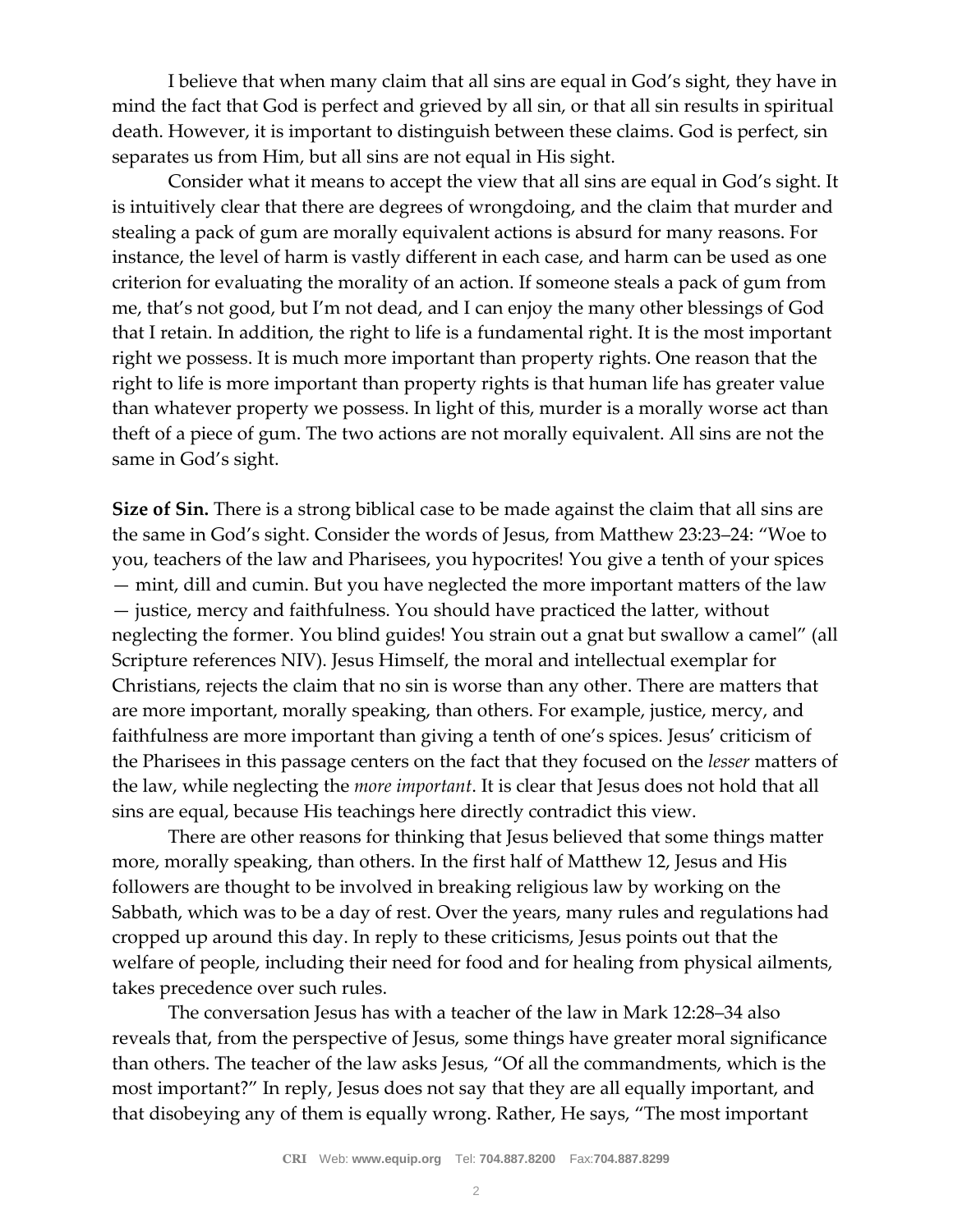one…is this: 'Hear, O Israel: The Lord our God, the Lord is one. Love the Lord your God with all your heart and with all your soul and with all your mind and with all your strength.' The second is this: 'Love your neighbor as yourself.' There is no commandment greater than these." If some commandments are more important than others, then some moral obligations are more important than others. If some commands are more important, then others are less important. It follows that when we sin by violating one of these more important commandments — such as loving God and loving our neighbor as ourselves — we are doing something that is more egregious than when we violate a lesser command.

It is worth noting that when the teacher of the law agrees with Jesus that loving God and one's neighbor "is more important than all burnt offerings and sacrifices," Mark's Gospel adds the observation that Jesus "saw that he answered wisely" (Mark 12:34). This is a key point. Wisdom is a crucial Christian virtue. We are to value it much more than silver and gold (Prov. 16:16), and nothing else compares with it (Prov. 8:11). If we want to flourish as followers of Christ, if we want to be like Christ, then we must both pursue and be growing in the virtue of wisdom.

This is one reason why it is so important to think through these passages and their implications. We want to think like and be like Jesus, and this means that we need to seek His kind of wisdom. Such wisdom includes the skills of moral discernment that Jesus not only exemplifies but also teaches about in the above passages. An important mark of sound moral reasoning, and of moral and spiritual maturity, is the ability to distinguish between different levels of significance in moral matters.

**Sawdust vs. Plank.** Consider one other passage of Scripture, from the Sermon on the Mount, that also supports the claim that all sins are not the same: "Why do you look at the speck of sawdust in your brother's eye and pay no attention to the plank in your own eye? How can you say to your brother, 'Let me take the speck out of your eye,' when all the time there is a plank in your own eye? You hypocrite, first take the plank out of your own eye, and then you will see clearly to remove the speck from your brother's eye" (Matt. 7:3–5). The primary point of the foregoing passage is that we should focus more on our own sins and character flaws compared to those of others. Not doing so is to exhibit hypocrisy. However, notice that there is an assumption in the passage. The sin of one's brother is compared to a speck of sawdust, while the sin in one's own life is compared to a plank. This represents the comparative seriousness of the sins in question. One's sin is larger than the sin of his brother, where his focus wrongly rests. Again, this is an important piece of biblical evidence in support of the claim that Jesus does not think all sins are the same. And we should follow His lead here, as in all things.

Finally, there is an issue of practical apologetic importance here. When we make claims such as "All sins are the same to God," we undermine the credibility of our case for the Christian faith. Most people intuitively know that this must be false. Even in a post-Christian culture such as ours, there is sufficient moral knowledge concerning the